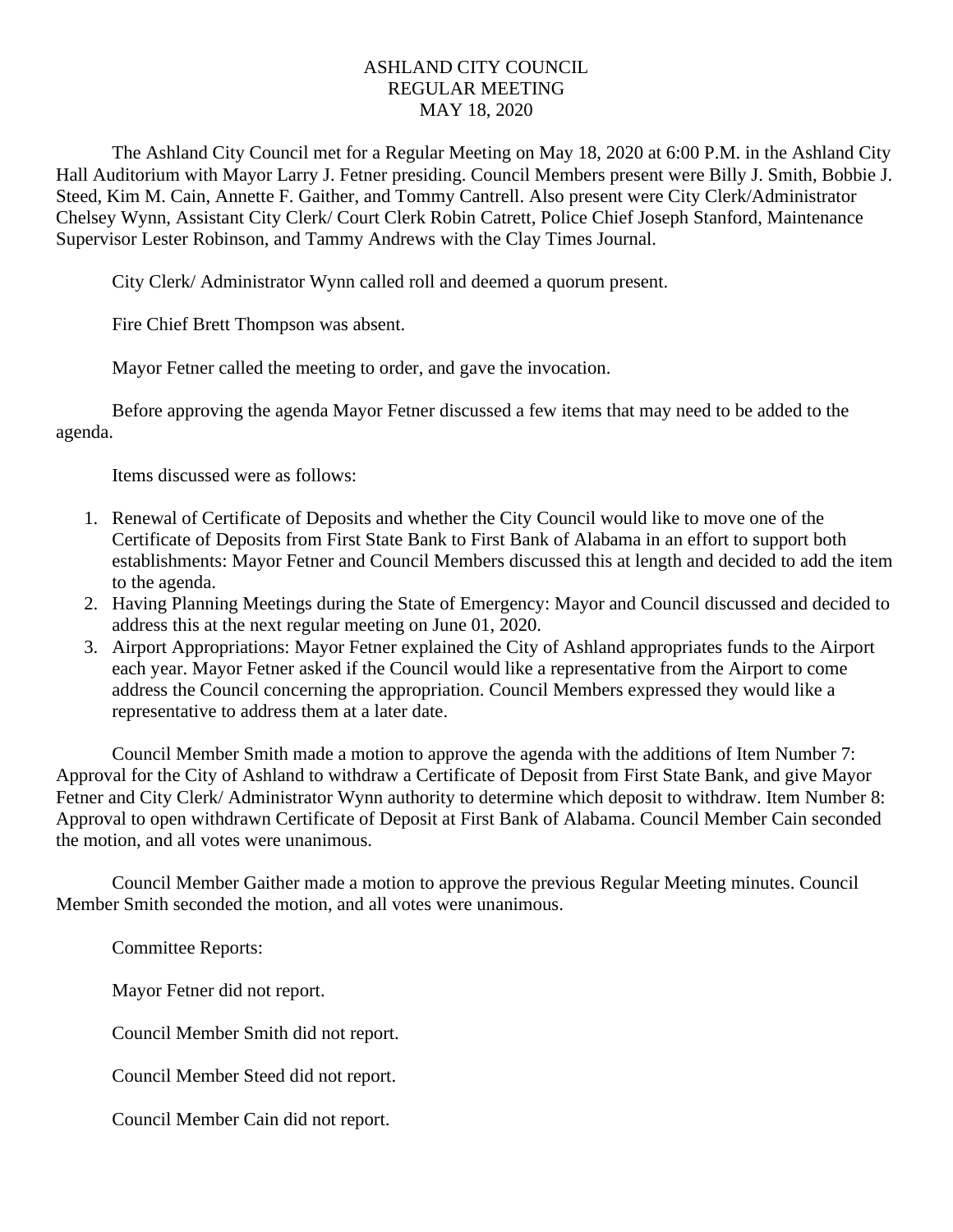Council Member Gaither reported on an upcoming Chiefs of Police conference in July, 2020. Council Member Gaither explained Chief Stanford will not be able to attend this year. Council Member Gaither expressed she is aware the City of Ashland is trying to be conservative with funds at this time, but advised of the value of sending someone to this training. Council Member Gaither said the cost is usually around \$1200.00 for registration, meals, and lodging. Council Member Gaither advised she would like the Council to consider sending the Assistant Chief, Chase Jordan.

Council Member Cantrell did not report until later in the meeting to advise that Youth Sports All Stars and World Series have been cancelled to allow time for a regular season.

Police Chief Stanford reported on the value of sending someone to the Chiefs of Police conference, and stated if the Council wished to send someone it could be approved at June 01, 2020 meeting. Chief Stanford reported on potential plans for intersections within the City specifically the intersection at  $2^{nd}$  Ave N./2<sup>nd</sup> St NW. Chief Stanford explained the location of East Central's new building is going to increase traffic. Chief Stanford advised Maintenance Supervisor Robinson has a plan that would only eliminate 1 parking space at the City Library. Chief Stanford also advised he visited East Alabama Metro Crime Center last week. The crime center has 30 agencies involved, and they assisted the Police Department with the suspicious death case. Chief Stanford advised the agency offers a mutual aid/memorandum of understanding, and there is no financial obligation. However, the Police Department would be required to supply either a sworn or unsworn body to work at the agency one day a week. Chief Stanford explained the agency can provide resources to the department such as support, forensic services, network opportunities, and case agency support. Chief Stanford explained the District Attorneys office has expressed interest, and that the City of Lineville and the Clay County Sheriffs Office may also be interested in participating. If all other agencies commit, we would be required to supply either a sworn or unsworn body to work at the agency one day every two weeks.

Mayor Fetner asked Chief Stanford to get more information and present it at the next Council Meeting.

Maintenance Supervisor Robinson reported on the intersections at  $2<sup>nd</sup>$  Ave N/2<sup>nd</sup> St NW and the intersection of 4th Ave N/Clark Road. Supervisor Robinson explained a 3 way stop at each location would make both areas safer, and there would be an expense of hopefully no more than \$1000.00.

Mayor Fetner advised to add the intersections and stop signs to the next agenda.

Maintenance Supervisor Robinson also advised the bench at the Stringfellow Park has been placed, the drainage on 3rd Ave S has been prepped to be reworked, right of way cutting is nearly finished, the department hauled 7 limb loads to the landfill last week, and the department started cleaning street gutters last week. Maintenance Supervisor Robinson also stated that the CDBG Grant that the City was awarded should go to bid by late July.

City Clerk/Administrator Wynn advised the 2019 audit should be available at the end of this week, the Planning Commission meeting is next Tuesday, May 26, and an architect for Alta Pointe will be present to submit plans for their building, and that City Clerk Wynn and Assistant City Clerk Catrett started working on the voters list today.

Assistant City Clerk Catrett advised the Council to let us know of anyone who may be interested in serving as a poll worker for the upcoming election.

Informational:

Mayor Fetner and Council Members discussed the Watermelon Festival.

Council Member Cain made a motion due to COVID-19 to postpone the 2020 Watermelon Festival to next year. Council Member Steed seconded the motion, and all votes were unanimous.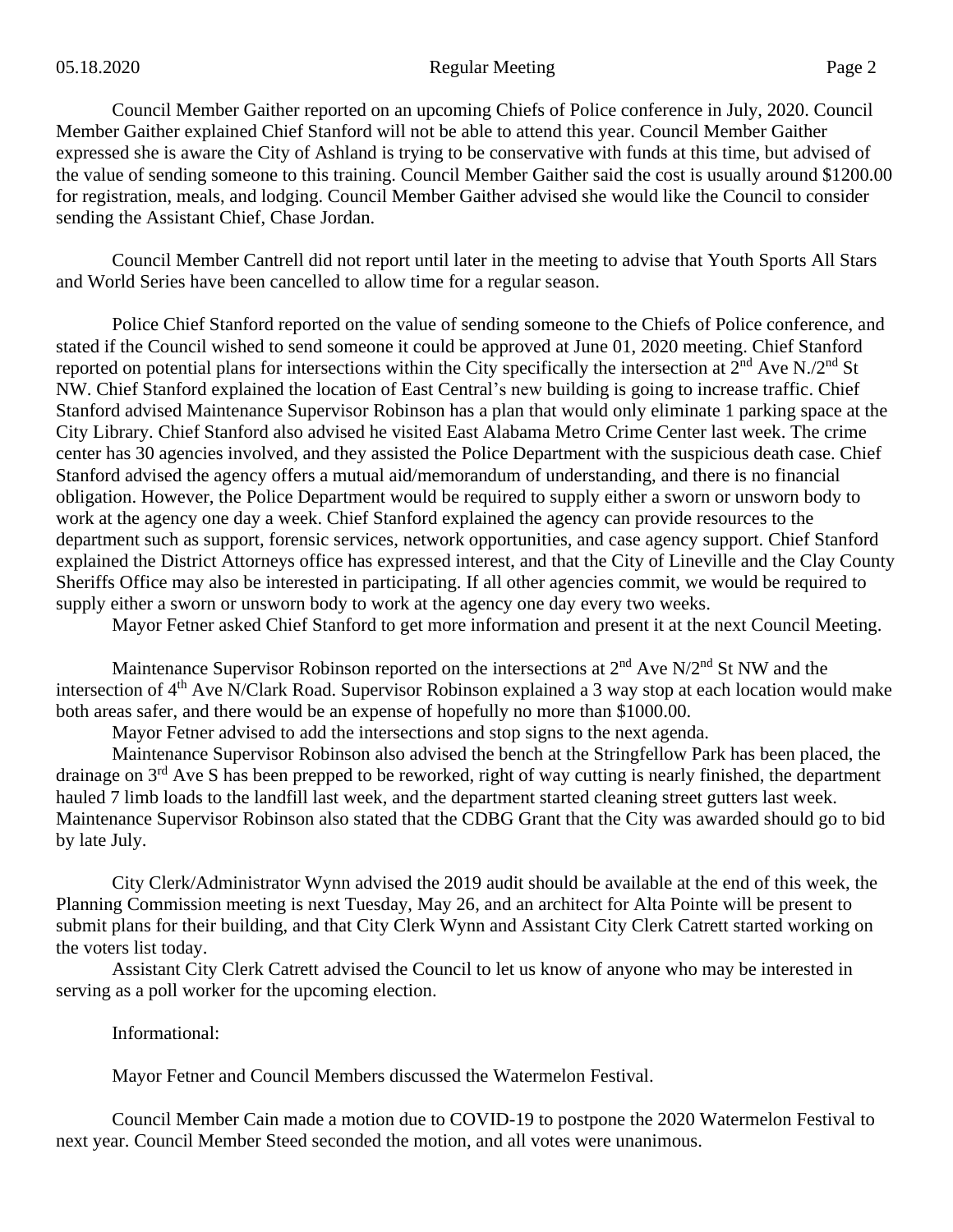## 05.18.2020 Page 3

Mayor Fetner and Council Members discussed the dangerous crosswalk on the square in front of Ashland Pharmacy. Supervisor Robinson explained the State will not allow us to put up signs, or paint the crosswalk. Supervisor Robinson advised at this time our hands are tied with what we can do, and he suggested we reach out to our legislature for help in the matter.

Mayor Fetner explained he would reach out to Senator Price and Representative Hurst.

Mayor Fetner and Council Members discussed the City Parks. Mayor Fetner advised that by direction of Governor Ivey, we should not open the parks at this time.

Council Member Steed made a motion to leave all public buildings closed to the public as is until next Council Meeting on June 1, 2020. Council Member Cantrell seconded the motion, and all votes were unanimous.

Transportation Alternative Set-Aside Program (TAP) Grant: Maintenance Supervisor Lester Robinson discussed ADA sidewalk from Old City Hall down to the City Park. Maintenance Supervisor Robinson advised that the engineer was working on design of the sidewalk and estimated it to be a \$200,000 - \$300,000 project.

## New Business:

Council Member Smith made a motion to approve the current bills received since the last council meeting in the amount of \$4,793.66. Council Member Cain seconded the motion, and all votes were unanimous.

Council Member Cain made a motion approving to pay Book Systems, Inc. \$895.00 for Libraries Atriuum Express Subscription which is a budgeted item. Council Member Gaither seconded the motion, and all votes were unanimous.

Council Member Cain made a motion approving to pay Edgar and Associates \$1,165.00 for monthly financials and audit work. Council Member Cantrell seconded the motion, and all votes were unanimous.

Council Member Cantrell made a motion approving to pay Southern Generator Services \$400.00 for initial generator startup. Council Member Gaither seconded the motion, and all votes were unanimous.

Council Member Steed made a motion approving to purchase uniforms for the Maintenance Department at an estimated cost of \$450.00 for new employee and seasonal employee. Council Member Gaither seconded the motion, and all votes were unanimous.

Item Number 6: Open Public Buildings died for lack of a motion.

Council Member Cantrell made a motion approving the City of Ashland to withdraw a Certificate of Deposit from First State Bank, and give Mayor Fetner and City Clerk/ Administrator Wynn authority to determine which deposit to withdraw. Council Member Cain seconded the motion, and all votes were unanimous.

Council Member Gaither made a motion approving to open withdrawn Certificate of Deposit at First Bank of Alabama. Council Member Cain seconded the motion, and all votes were unanimous.

There being no further business Council Member Smith made a motion to adjourn. Council Member Steed seconded the motion, and all votes were unanimous.